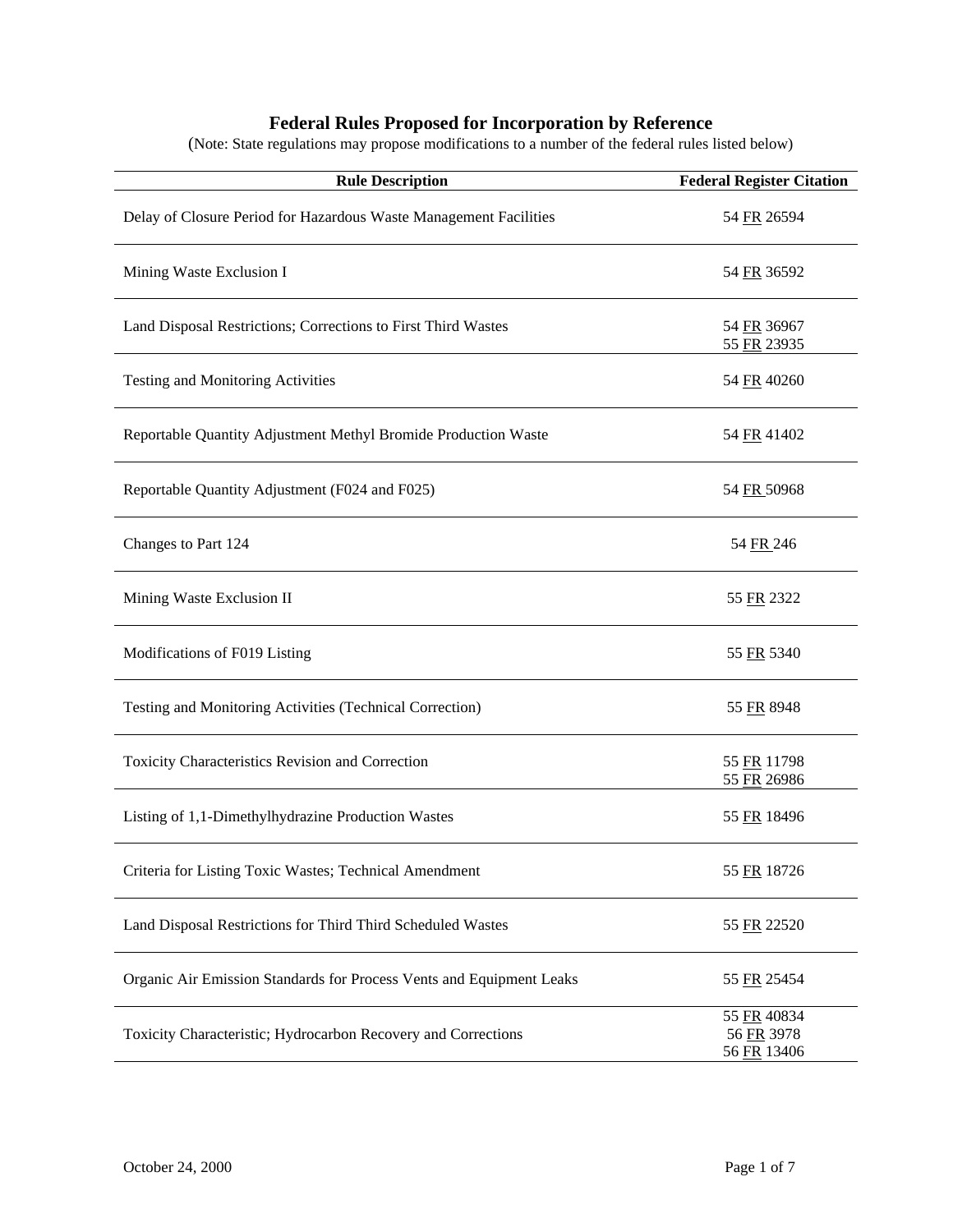| <b>Rule Description</b>                                                                                          | <b>Federal Register Citation</b> |
|------------------------------------------------------------------------------------------------------------------|----------------------------------|
| Petroleum Refinery Primary and Secondary Oil/Water/Solids Separation Sludge<br>Listings and Correction           | 55 FR 46354<br>55 FR 51707       |
| <b>Wood Preserving Listings</b>                                                                                  | 55 FR 50450                      |
| Land Disposal Restrictions for Third Third Scheduled Wastes; Technical Amendment                                 | 56 FR 3864                       |
| Toxicity Characteristic; Chloroflurocarbon Refrigerants                                                          | 56 FR 5910                       |
| Burning of Hazardous Waste in Boilers and Industrial Furnaces                                                    | 56 FR 7134                       |
| Removal of Strontium Sulfide from the List of Hazardous Waste; Technical<br>Amendment                            | 56 FR 7567                       |
| Organic Air Emission Standards for Process Vents and Equipment Leaks; Technical<br>Amendment                     | 56 FR 19290                      |
| Administrative Stay for K069 Listing                                                                             | 56 FR 19951                      |
| Revision to F037 and F038 Listings                                                                               | 56 FR 21955                      |
| Mining Exclusion III                                                                                             | 56 FR 27300                      |
| Administrative Stay for F032, F034, and F035 Listings                                                            | 56 FR 27332                      |
| Wood Preserving Listing; Technical Correction                                                                    | 56 FR 30192                      |
| Burning of Hazardous Waste in Boilers and Industrial Furnaces; Corrections and<br><b>Technical Amendments I</b>  | 56 FR 32688                      |
| Land Disposal Restrictions for Electric Arc Furnace Dust (K061)                                                  | 56 FR 41164                      |
| Burning of Hazardous Waste in Boilers and Industrial Furnaces; Corrections and<br><b>Technical Amendments II</b> | 56 FR 42504                      |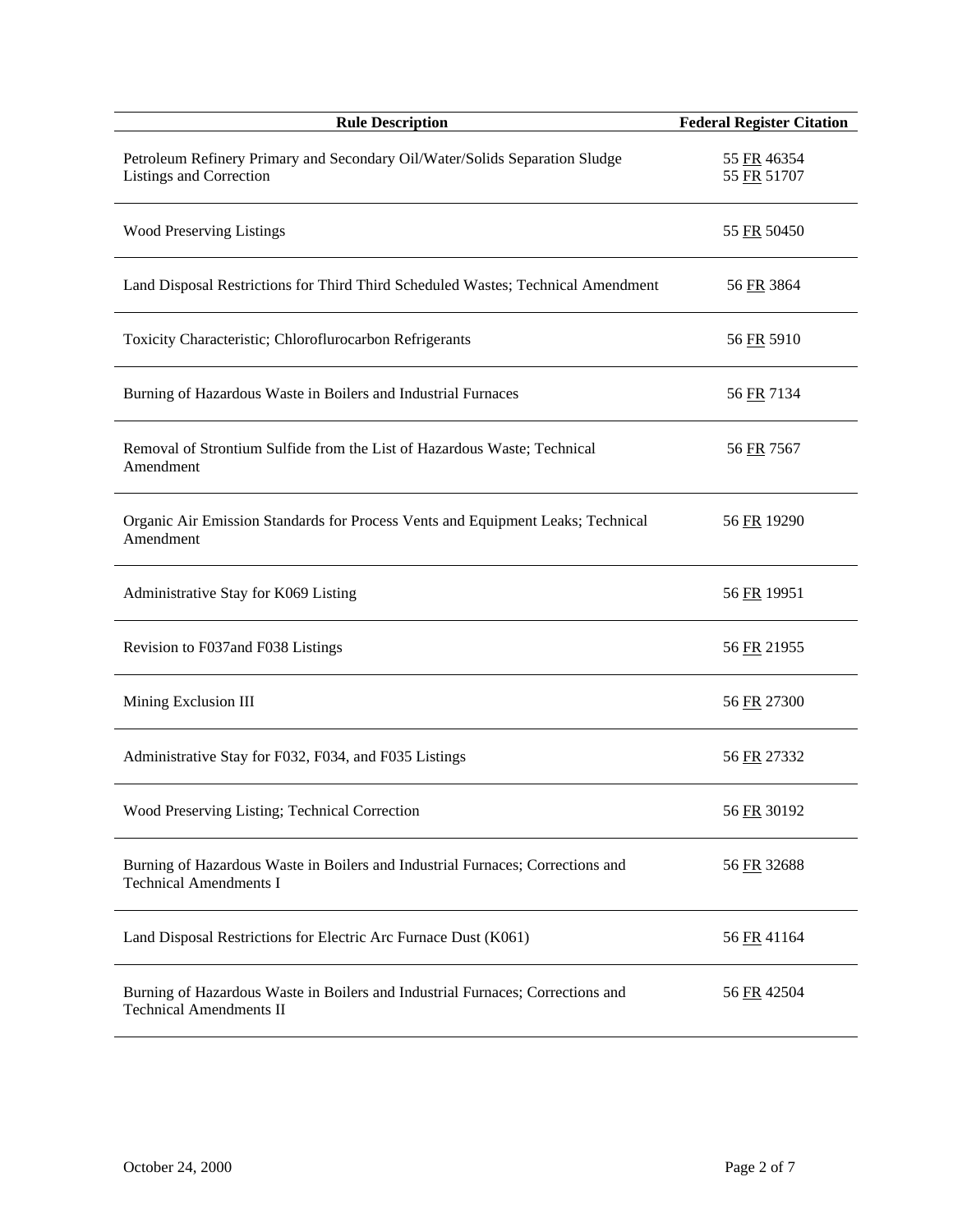| <b>Rule Description</b>                                                                                                         | <b>Federal Register Citation</b> |
|---------------------------------------------------------------------------------------------------------------------------------|----------------------------------|
| Exports of Hazardous Waste; Technical Correction                                                                                | 56 FR 43704                      |
| Coke Ovens Administrative Stay                                                                                                  | 56 FR 43754                      |
| Amendments to Interim Status Standards for Downgradient Ground-Water<br>Monitoring Well Locations at Hazardous Waste Facilities | 56 FR 66365                      |
| Liners and Leak Detection Systems for Hazardous Waste Land Disposal Units                                                       | 57 FR 3462                       |
| Administrative Stay for the Requirement that Existing Drip Pads be Impermeable                                                  | 57 FR 5859                       |
| Second Correction to the Third Third Land Disposal Restrictions                                                                 | 57 FR 8086                       |
| Hazardous Debris Case-by-Case Capacity Variance                                                                                 | 57 FR 20766                      |
| Used Oil Filter Exclusion                                                                                                       | 57 FR 21524                      |
| Coke by-product Exclusion                                                                                                       | 57 FR 27880                      |
| Lead-bearing Hazardous Materials Case-by-Case Capacity Variance                                                                 | 57 FR 28628                      |
| Used Oil Filter Exclusion; Technical Correction                                                                                 | 57 FR 29220                      |
| Toxicity Characteristic Revision; Technical Corrections                                                                         | 57 FR 30657                      |
| Land Disposal Restrictions for Newly Listed Wastes and Hazardous Debris                                                         | 57 FR 37194                      |
| Coke By-Products Listings                                                                                                       | 57 FR 37284                      |
| Burning of Hazardous Waste in Boilers and Industrial Furnaces; Technical<br>Amendment III                                       | 57 FR 38558                      |
| Recycled Used Oil Management Standards                                                                                          | 57 FR 41566                      |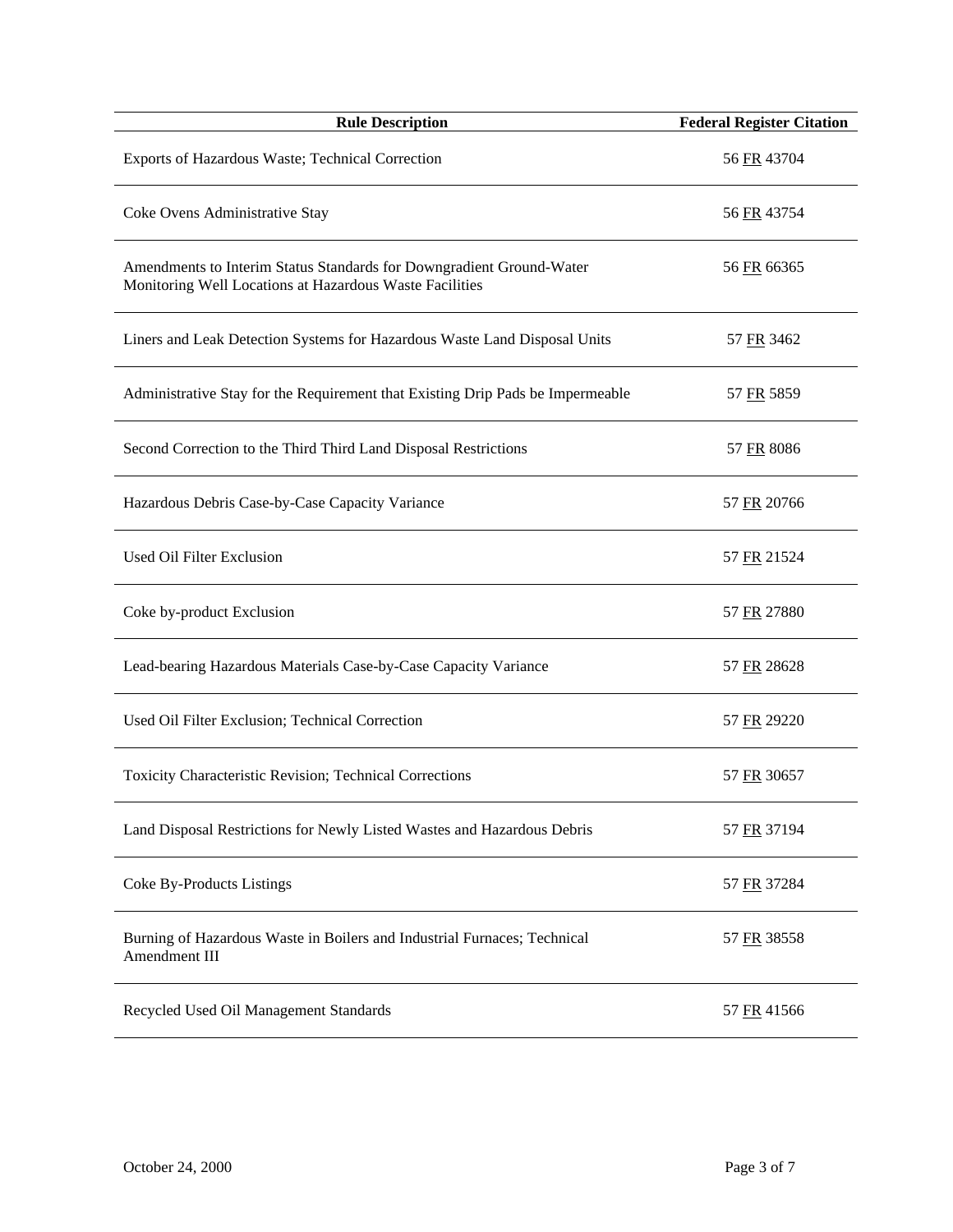| <b>Rule Description</b>                                                                                                           | <b>Federal Register Citation</b>         |
|-----------------------------------------------------------------------------------------------------------------------------------|------------------------------------------|
| Financial Responsibility for Third Party Liability, Closure and Post-Closure                                                      | 57 FR 42832                              |
| Standards Applicable to Owners and Operators of Hazardous Waste Treatment,<br>Storage and Disposal Facilities; Liability Coverage | 53 FR 33938                              |
| Liability Requirements; Technical Amendment                                                                                       | 56 FR 30200                              |
| Burning of Hazardous Waste in Boilers and Industrial Furnaces; Amendment IV                                                       | 57 FR 44999                              |
| Chlorinated Toluene Production Waste Listing                                                                                      | 57 FR 47376                              |
| Hazardous Soil Case-by-Case Variance                                                                                              | 57 FR 47772                              |
| "Mixture" and "Derived-From" Rules; Response to Court Remand, Technical<br>Correction, and Final Rule                             | 57 FR 7628<br>57 FR 23062<br>57 FR 49278 |
| Toxicity Characteristic Revision                                                                                                  | 57 FR 23062                              |
| Liquids in Landfills II                                                                                                           | 57 FR 54452                              |
| Toxicity Characteristic Revision; TCLP and Correction                                                                             | 57 FR 55114<br>58 FR 6854                |
| Wood Preserving; Amendments to Listings and Technical Requirements                                                                | 57 FR 61492                              |
| Corrective Action Management Units and Temporary Units; Corrective Action<br>Provisions Under Subtitle C                          | 58 FR 8658                               |
| Recycled Used Oil Management Standards; Technical Amendments and Corrections                                                      | 58 FR 26420<br>58 FR 33341               |
| Land Disposal Restrictions; Renewal of the Hazardous Waste Debris Case-by-Case<br>Capacity Variance                               | 58 FR 28506                              |
| Land Disposal Restrictions for Ignitable and Corrosive Characteristic Wastes Whose<br>Treatment Standards were Vacated            | 58 FR 29860                              |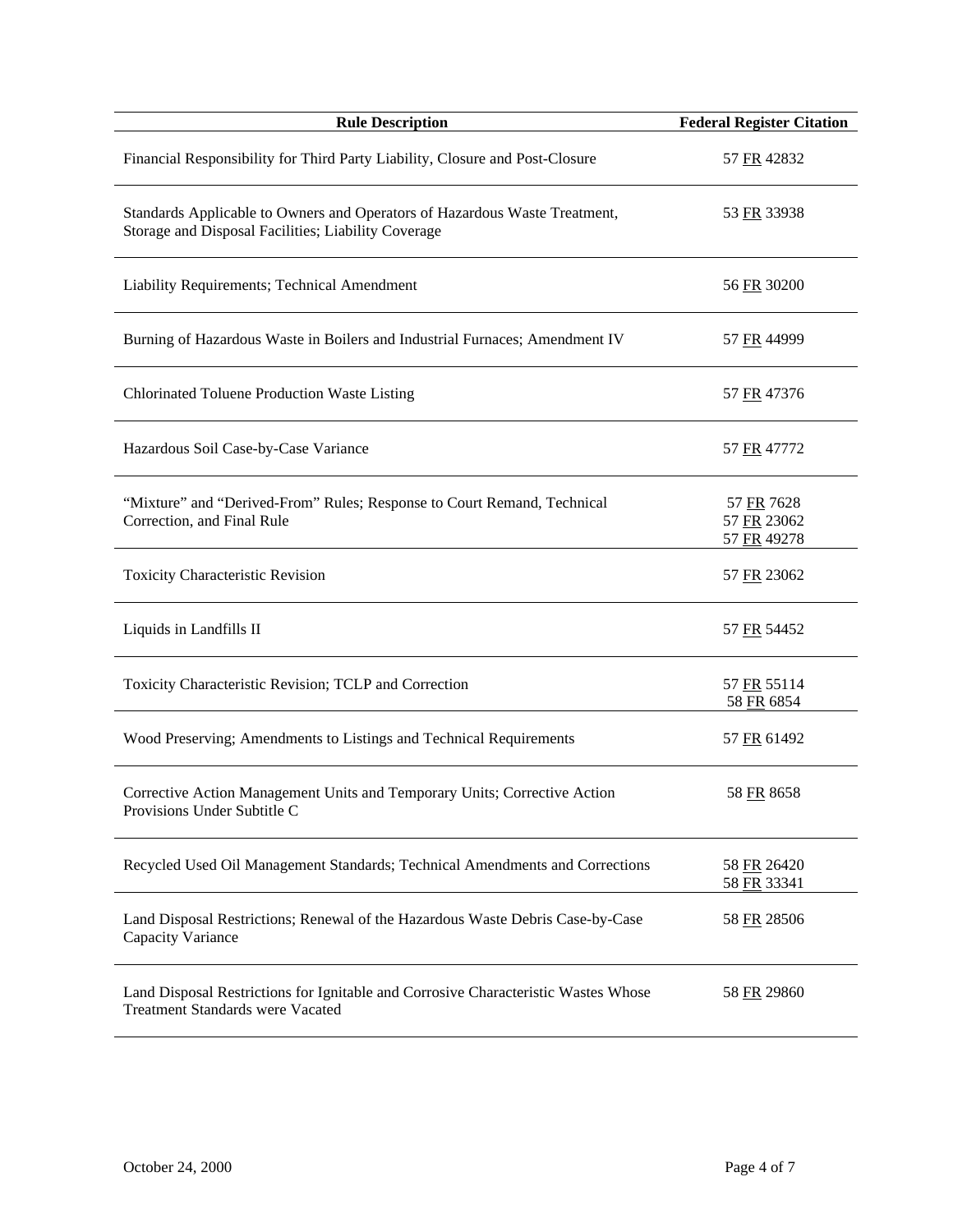| <b>Rule Description</b>                                                                                                                                                                                                       | <b>Federal Register Citation</b> |
|-------------------------------------------------------------------------------------------------------------------------------------------------------------------------------------------------------------------------------|----------------------------------|
| Requirements for Preparation, Adoption, and Submittal of Implementation Plans                                                                                                                                                 | 58 FR 38816                      |
| Testing and Monitoring Activities, Land Disposal Restrictions Correction                                                                                                                                                      | 58 FR 46040<br>59 FR 47980       |
| Burning of Hazardous Waste in Boilers and Industrial Furnaces                                                                                                                                                                 | 58 FR 59598                      |
| Hazardous Waste Management System; Identification and Listing of Hazardous<br>Waste; Wastes from Wood Surface Protection                                                                                                      | 59 FR 458                        |
| Hazardous Waste Management System; Identification and Listing of Hazardous<br>Waste; Treatability Samples Exclusion                                                                                                           | 59 FR 8362                       |
| Hazardous Waste Identification and Listing of Hazardous Waste; Recycled Used Oil<br><b>Management Standards</b>                                                                                                               | 59 FR 10550                      |
| Recordkeeping Instructions                                                                                                                                                                                                    | 59 FR 13891                      |
| Hazardous Waste Identification System: Identification and Listing of Hazardous<br>Wastes; Wastes from Wood Surface Protection; Correction                                                                                     | 59 FR 28484                      |
| Standards Applicable to Owners and Operators of Hazardous Waste Treatment,<br>Storage and Disposal Facilities, Underground Storage Tanks, and Underground<br>Injection Control Systems; Financial Assurance, Letter of Credit | 59 FR 29958                      |
| Hazardous Waste Management System; Correction of Listing of P015-Beryllium<br>Powder                                                                                                                                          | 59 FR 31551                      |
| Identification and Listing of Hazardous Waste; Amendments to Definition of Solid<br>Waste                                                                                                                                     | 59 FR 38536                      |
| Standards for the Management of Specific Hazardous Wastes; Amendment to Subpart<br>C—Recyclable Materials Used in a Manner Constituting Disposal; Final Rule                                                                  | 59 FR 43496                      |
| Land Disposal Restrictions Phase II—Universal Treatment Standards, and Treatment<br>Standards for Organic Toxicity Characteristic Wastes and Newly Listed Waste and<br><b>Technical Amendment</b>                             | 59 FR 47982<br>60 FR 242         |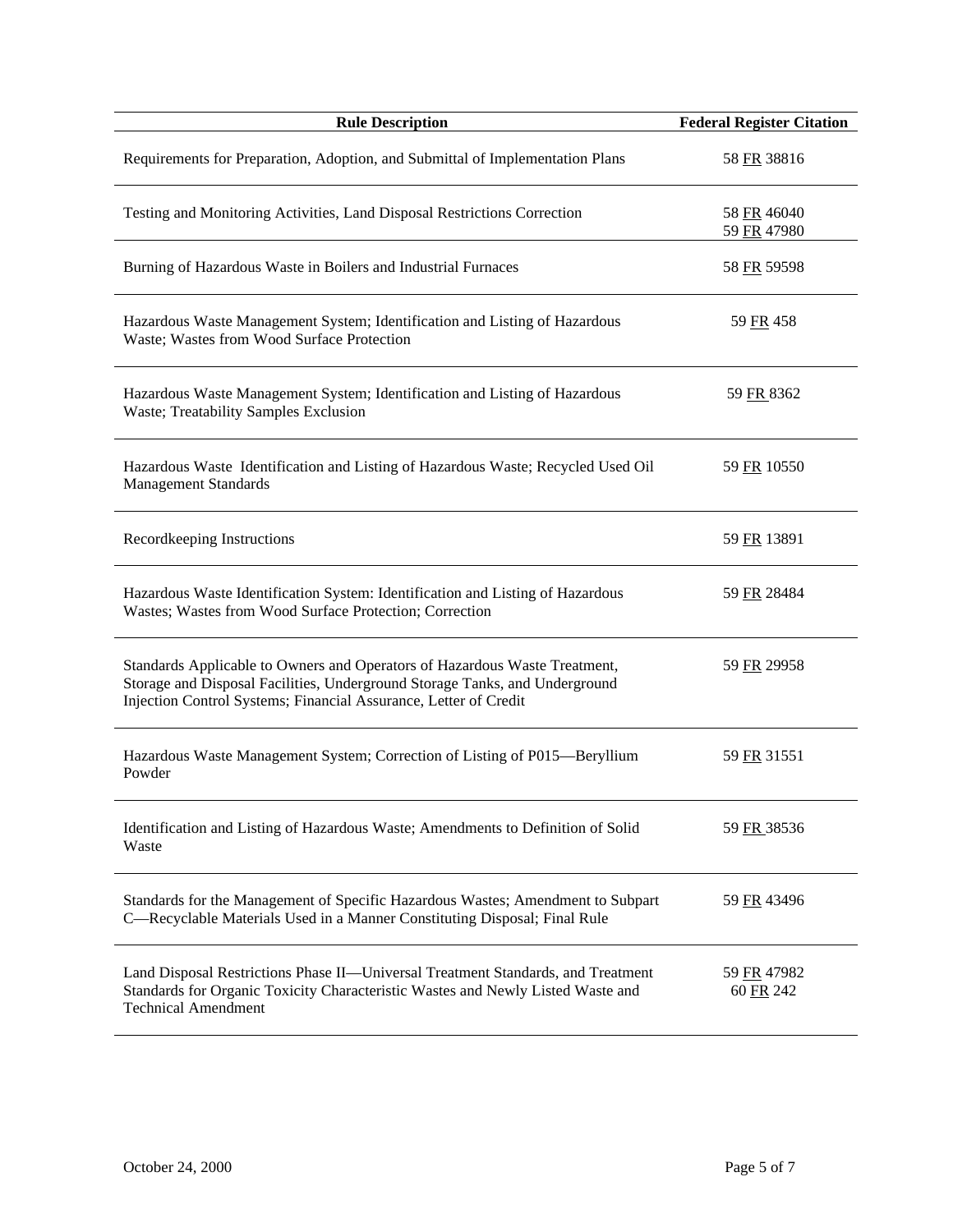| <b>Rule Description</b>                                                                                                                                                                                                                                                                                                                      | <b>Federal Register Citation</b>         |
|----------------------------------------------------------------------------------------------------------------------------------------------------------------------------------------------------------------------------------------------------------------------------------------------------------------------------------------------|------------------------------------------|
| Hazardous Waste Management System; Testing and Monitoring Activities-<br>Amendment 1                                                                                                                                                                                                                                                         | 60 FR 3089                               |
| Hazardous Waste Management System; Carbamate Production Identification and<br>Listing of Hazardous Waste; and CERCLA Hazardous Substance Designation and<br>Reportable Quantities and Correction                                                                                                                                             | 60 FR 7824<br>60 FR 19165<br>60 FR 25619 |
| Hazardous Waste Management System; Testing and Monitoring Activities-<br>Amendment 2                                                                                                                                                                                                                                                         | 60 FR 17001                              |
| Universal Waste Rule (Hazardous Waste Management System; Modification of the<br>Hazardous Waste Recycling Regulatory Program); Final Rule                                                                                                                                                                                                    | 60 FR 25492                              |
| Solid Waste, Hazardous Waste, Oil Discharge and Superfund Programs; Removal of<br><b>Legally Obsolete Rules</b>                                                                                                                                                                                                                              | 60 FR 33912                              |
| Identification and Listing of Hazardous Waste; Amendments to the Definition of<br>Solid Waste                                                                                                                                                                                                                                                | 61 FR 13103                              |
| Land Disposal Restrictions Phase III-Decharacterized Wastewaters, Carbamate<br>Wastes, and Spent Pot Liners—(revisions to 40 CFR 268.2(f) and to 268.40 table<br>entitled "Treatment Standards for Hazardous Wastes")                                                                                                                        | 61 FR 15566<br>62 FR 7502                |
| Criteria for Classification of Solid Waste Disposal Facilities and Practices;<br>Identification and Listing of Hazardous Waste; Requirements for Authorization of<br><b>State Hazardous Waste Programs</b>                                                                                                                                   | 61 FR 34252                              |
| Hazardous Waste Treatment, Storage and Disposal Facilities and Hazardous Waste<br>Generators; Organic Air Emission Standards for Tanks, Surface Impoundments and<br>Containers (revisions to 40 CFR 264.1033(f)(2)(vi)(B), 264.1033(l)(1), 264.1033(o),<br>264.1035(d), 265.1033(f)(2)(vi)(B), 265.1033(k)(1), 265.1033(n) and 265.1035(d).) | 61 FR 59932                              |
| Land Disposal Restrictions-Phase IV: Treatment Standards for Wood Preserving<br>Wastes, Paperwork Reduction and Streamlining, Exemptions from RCRA for Certain<br>Processed Materials; and Miscellaneous Hazardous Waste (One-time notification<br>provisions only (40 CFR 268.7(a)(2), (a)(3), (a)(4), (a)(9), (b)(3) and (b)(4))           | 62 FR 25998                              |
| Hazardous Waste Management System; Carbamate Production, Identification and<br>Listing of Hazardous Waste; Land Disposal Restrictions                                                                                                                                                                                                        | 62 FR 32974                              |